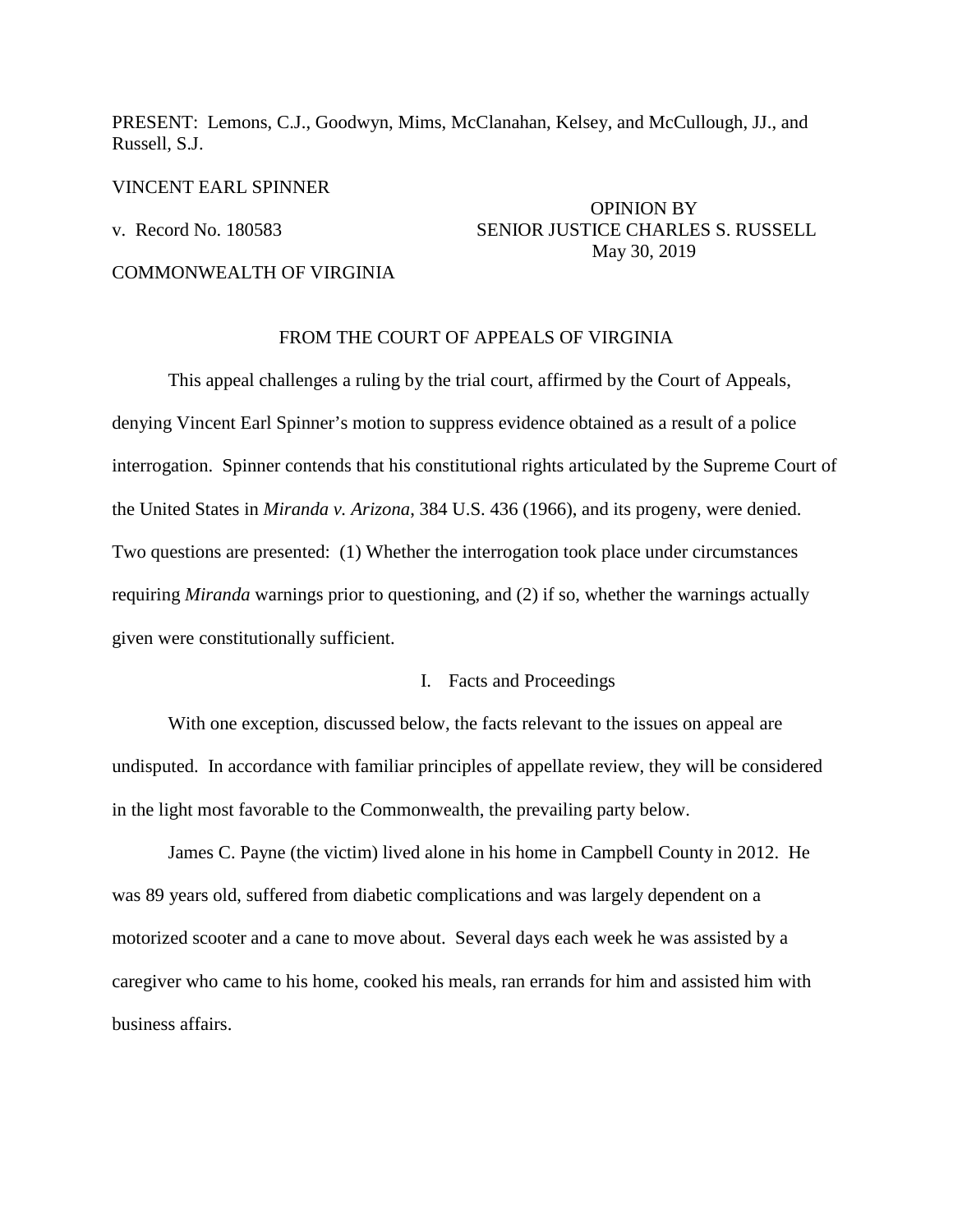On August 3, 2012, the victim's body was found on his kitchen floor in a pool of blood resulting from 25 stab wounds, one of which had penetrated his heart. He was last seen alive by a roofer who had visited the house that morning. The body was found by his son, who came to visit his father about 6:00 p.m. and called the police. The murder had apparently occurred about 2:00 p.m.

 Investigator Brian Dudley of the Campbell County Sheriff's Office, who later qualified as an expert witness in crime scene forensics, processed the scene for fingerprints. He found none, not even those of the victim. There were no blood scatterings, footprints or other DNAbearing materials, other than the victim's blood around his body. Dudley testified, however, that crime scenes so devoid of forensic evidence were not unusual. The victim's caregiver and family members testified that he always carried his wallet, containing cash, credit cards and medical cards, in his trouser pocket. The wallet and the victim's checkbook were missing from the crime scene. Neither was ever found, but the victim's healthcare provider prescription card, which he always carried in his wallet, was found under the driver's seat of the car Spinner was driving around this time.<sup>[1](#page-1-0)</sup>

 Investigator Mike Milnor, of the Campbell County Sherriff's office, was assigned to the case. Milnor's inquiries led him to focus his attention on Spinner, the victim's son-in-law, having married Tamara Payne, the victim's daughter. Spinner had formerly lived in the Lynchburg area but had been living with Tamara in Winchester since about 2009. A week before the murder, Spinner had called a family member to report that Tamara had left him and that he planned to return to Lynchburg on August 1, 2012 to stay with his brother, who had a home there.

<span id="page-1-0"></span><sup>&</sup>lt;sup>1</sup> The car was registered in the name of Tamara Spinner.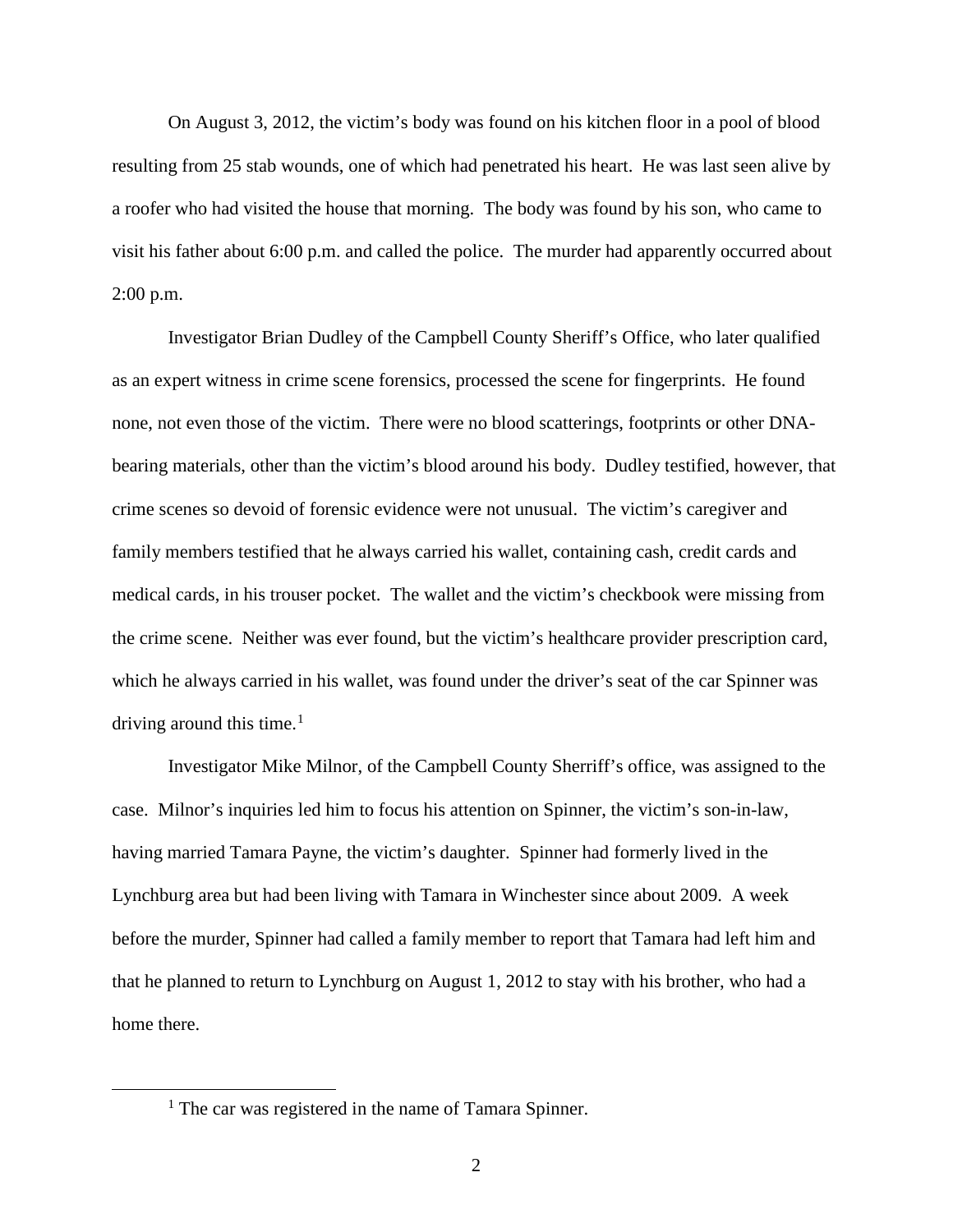The day after the murder, Investigator Milnor called on Spinner at Spinner's brother's home and asked him to come to the police station to help them find the perpetrator. Spinner declined, saying that he didn't want "things to get twisted up." On the morning of the following day, August 5, Spinner came to the police station voluntarily at Milnor's request but gave no information and asked if he was free to leave. When told that he was free to leave, he did so.

 On the evening of the same day, at about 7:00 p.m., Investigator Milnor arrived at Spinner's brother's home accompanied by several other law-enforcement officers, for the purpose of executing search warrants for the residence and for the collection of fingernail clippings from Spinner for DNA analysis. While other officers searched the residence, Milnor spoke with Spinner outdoors, in an open carport beside the house and near a sidewalk, while another officer took Spinner's fingernail clippings. There was no evidence that Spinner was restrained in any way or that he was uncooperative, but Milnor testified at the suppression hearing that he thought the circumstances might amount to a custodial interrogation and that he therefore gave Spinner the following *Miranda* warnings before asking him any questions:

You have the right to remain silent. Anything you say can and will be used against you in a court of law. You have the right to talk to a lawyer and have him present with you while you're being questioned. If you cannot afford to hire a lawyer, one will be appointed to represent you before any question and if you wish one. And I always caveat that with: 'If you're charged with a crime.' You can decide at any time to exercise any of these rights and stop answering questions or to stop answering—making any statements.

In response, Spinner made several statements which the court later held to be admissible in evidence as admissions. He appeared to understand the *Miranda* warnings, however, because he then told Milnor that he did not want to talk to him any further, whereupon the officers left the scene.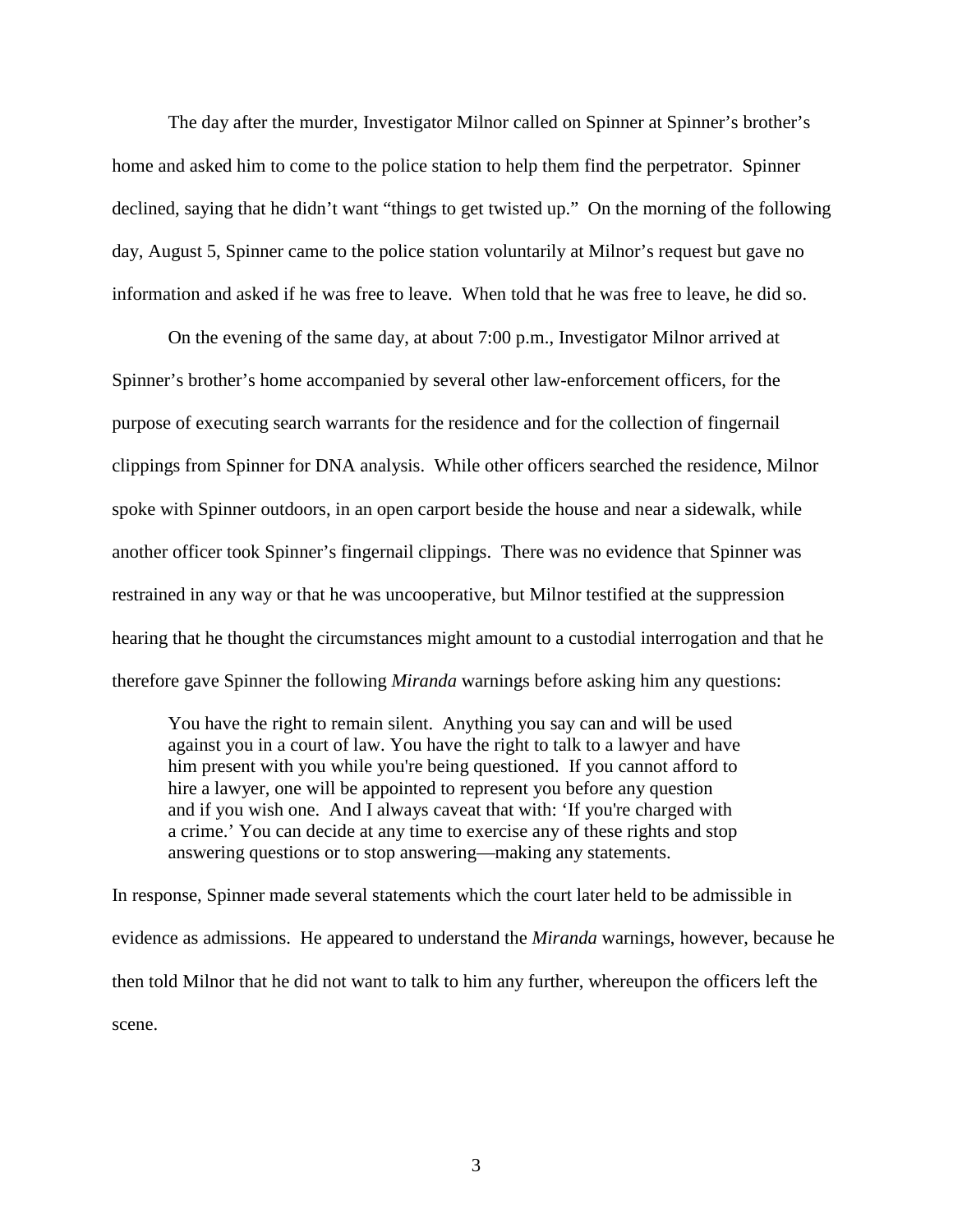Spinner was arrested on August 7 and transported to the sheriff's office. Clearly then in custody, he was interrogated twice again after being given the same *Miranda* warnings. While he was being transported to the sheriff's office, Milnor suggested to him that he had not gone to the victim's home on the day of the murder with the intent to kill him; Spinner was silent, but gave Milnor an affirmative "up and down" nod of his head. Spinner contends that this evidence should have been suppressed.

 A Campbell County grand jury indicted Spinner for capital murder, robbery and other offenses. He was indigent and counsel was appointed to represent him. The Commonwealth amended the charges to first degree murder and robbery and both parties agreed to waive jury trial. Defense counsel filed a pre-trial motion to suppress all statements made by Spinner on the ground that they had been obtained in violation of Spinner's constitutional rights against selfincrimination. The defense contended that Milnor's "caveat" ("if you are charged with a crime") rendered the warning contingent, uncertain, ambiguous and confusing, that it tainted all subsequent warnings and that any statements Spinner made after the first warning should be suppressed as "fruit of the poisonous tree." After hearing evidence and arguments on the motion, the court denied it. The court accepted Investigator Milnor's testimony as credible in describing the facts and circumstances surrounding his interviews with Spinner, but did not agree with Milnor's conclusion that the circumstances were such as to require any *Miranda* warnings at the "carport interview" on the evening of August 5. The court made an express factual finding that Spinner was not in custody at any time on either August 4 or 5 and that no *Miranda* warnings were required at any time until he was arrested on August 7. That ruling is the sole basis of Spinner's appeal to this Court.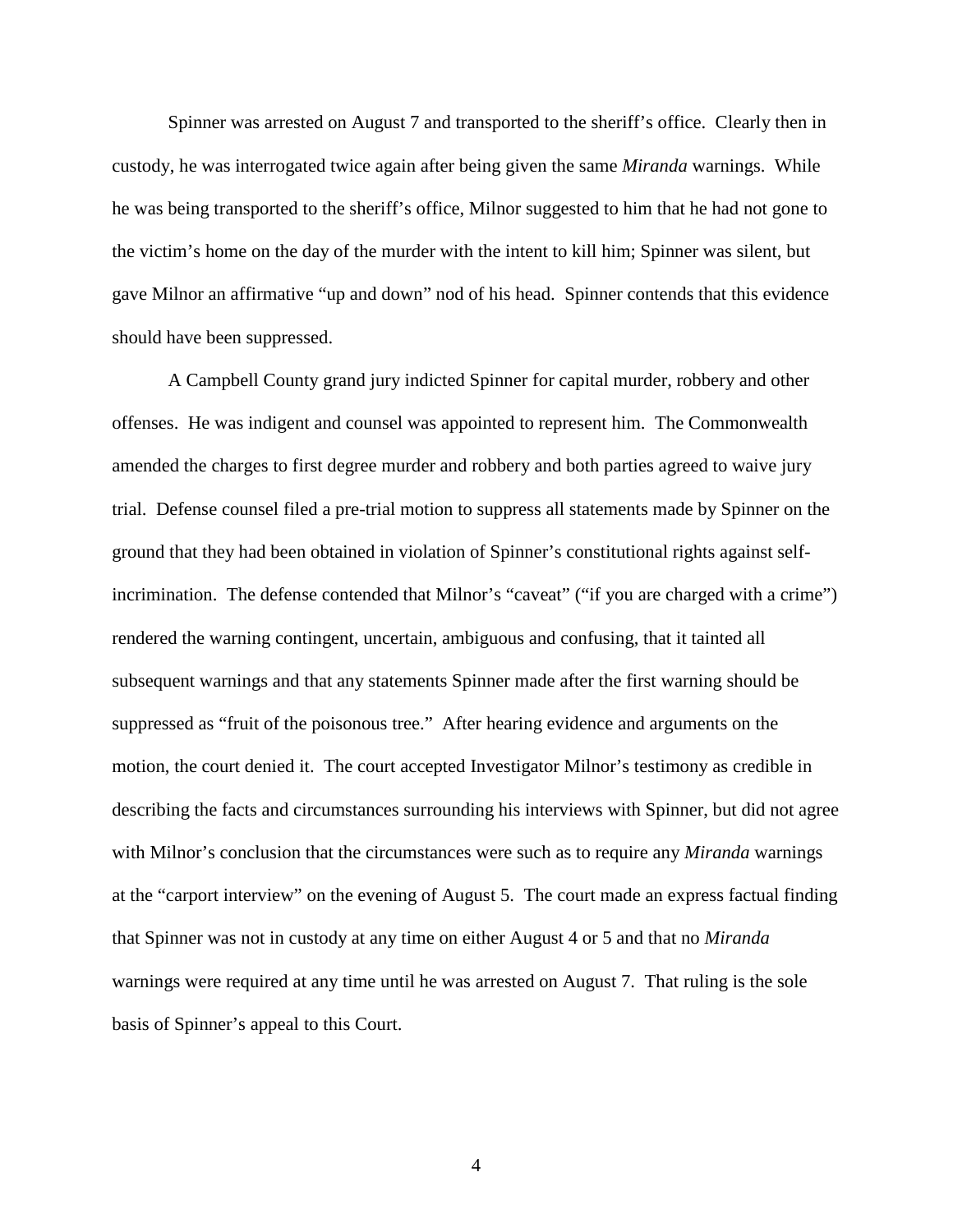The case culminated in a three-day bench trial in the Circuit Court of Campbell County. The evidence, apart from Spinner's admissions, was abundant but entirely circumstantial. Because Spinner's appeal is limited to the *Miranda* questions involved in his motion to suppress, it is unnecessary to review here the evidence unrelated to that issue. The court found Spinner guilty of first degree murder and robbery and imposed sentences of life imprisonment for both offenses.

 Spinner filed a petition for appeal in the Court of Appeals, assigning error to the trial court's denial of his motion to suppress, to the trial court's ruling that the evidence was sufficient to support his conviction, and other claims not before us. By a per curiam order entered May 5, 2017, the Court of Appeals, after reviewing all the evidence, denied the petition. *Spinner v. Commonwealth*, Record No. 1070-16-3, at \*1, \*9-11 (Va. Ct. App. May 5, 2017). Spinner requested review by a three-judge panel. The panel entered an order granting the appeal as to two assignments of error: the trial court's ruling on the motion to suppress and another issue that is not before us.<sup>[2](#page-4-0)</sup> The order denied the petition as to all other claims, including the sufficiency of the evidence to support the convictions.

 The panel heard the appeal, and by an unpublished opinion dated April 23, 2018, Record No. 1070-16-3, 2018 WL 1597677, at \*1, the Court of Appeals affirmed the convictions. We awarded Spinner an appeal limited to a single assignment of error: "The Court of Appeals erred in upholding the trial court's erroneous denial of Spinner's Motion to Suppress and in holding that Spinner was effectively advised under *Miranda*."

<span id="page-4-0"></span> <sup>2</sup>  $2$  The Court of Appeals held that any error covered by that assignment would have been harmless beyond a reasonable doubt.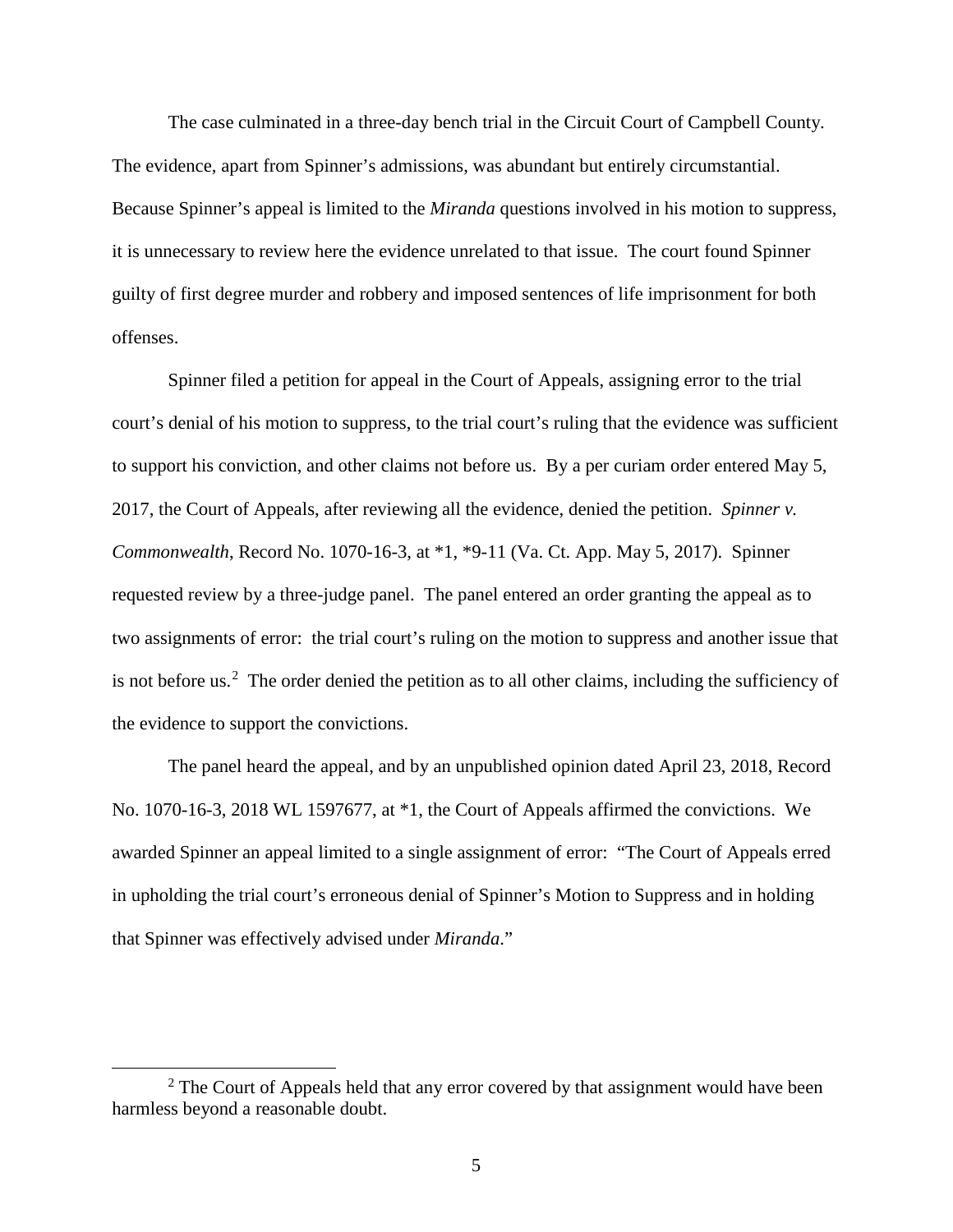#### II. Analysis

This appeal presents two questions: (1) whether the circumstances existing at the time of Spinner's "carport interview" on August 5 were such as to require *Miranda* warnings before any questioning, and (2) whether the *Miranda* warnings actually given to him were sufficient to protect his Fifth Amendment rights.

#### 1. Custodial Interrogation

 This question is not presented by Spinner's assignment of error, but by the Commonwealth's assertion of it as an independent ground for affirming the convictions. In Virginia, an appellant's power to frame the issues on appeal is not exclusive. The "right result for the wrong reason" doctrine has been a part of the law of Virginia for well over a century. *See Schultz v. Schultz*, 51 Va. (10 Gratt.) 358, 384 (1853). We applied it in a criminal case in *Perry v. Commonwealth*, 280 Va. 572, 581-82 (2010), where we quoted the Supreme Court of the United States: "the appellee [is] free to defend his judgment on any ground properly raised below whether or not that ground was relied upon, rejected, or even considered by the [trial court] or the Court of Appeals" (quoting *Washington v. Confederated Band and Tribes*, 439 U.S. 463, 476 n.20 (1979)). The doctrine has a limitation. It does not apply unless the record on appeal fully supports the appellee's argument on appeal. Thus, it does not apply where the development of additional facts is necessary. *Whitehead v. Commonwealth*, 278 Va. 105, 115 (2009).

The doctrine might more accurately be labelled "the right result for a different reason." *Rickman v. Commonwealth*, 294 Va. 531, 542 (2017). As we noted in *Perry*, it includes cases in which a lower court did not rely on a reason that was wrong, but did not consider the reason the appellee relies on as right. 280 Va. at 580-81. This is such a case. Although the trial court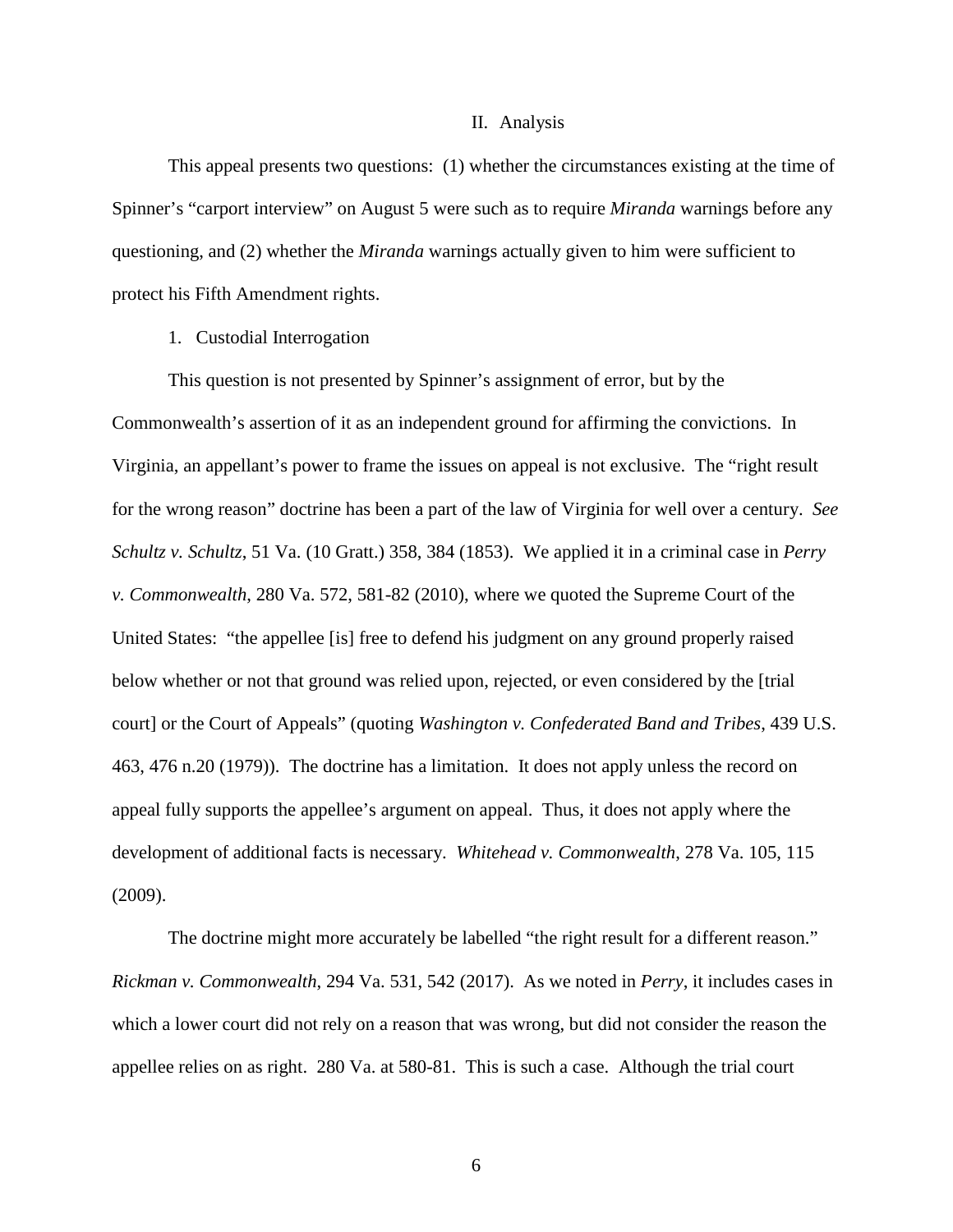decided that Spinner was not in custody at any time on August 4 or 5 so as to trigger the need for *Miranda* warnings, the Court of Appeals assumed, without deciding, that he was in custody at the "carport interview" on August 5 and went on to consider the sufficiency of the warning Milnor then gave him. *Spinner v. Commonwealth*, Record No. 1070-16-3 (April 3, 2018) (slip op. at 7). For that reason, we will consider the Commonwealth's argument.

In the seminal *Miranda* case, the Supreme Court of the United States held that a person "taken into custody or otherwise deprived of his freedom of action in any significant way" must be given four warnings of his constitutional rights as a prerequisite to the admissibility of any statements he might make in response to any questioning by law enforcement officers. 384 U.S. at 444, 476. Whether the circumstances of the "carport interview" were such as to require *Miranda* warnings is a mixed question of law and fact. On appeal, we review such questions de novo but defer to the fact-finder's findings of historical fact unless they are plainly wrong or without evidence to support them. *Hicks v. Commonwealth*, 281 Va. 353, 359 (2011). In accordance with familiar principles of appellate review, we also view the evidence in the light most favorable to the prevailing party, here the Commonwealth, together with all inferences that may reasonably be drawn from it. *Id.*

 The trial judge, who alone had the opportunity to observe and hear the witnesses on direct and cross-examination and to weigh their credibility, made an express finding that Spinner was not "in custody" on August 5.

The ultimate inquiry into whether an individual is subject to custodial interrogation is simply whether there is a formal arrest or restraint on freedom of movement of the degree associated with formal arrest.

*Taylor v. Commonwealth*, 2016 Va. App. LEXIS 239, at \*13 (Sept. 13, 2016) (unpublished) (quoting in part from *California v. Beheler,* 463 U.S. 1121, 1125 (1983)) (alterations omitted).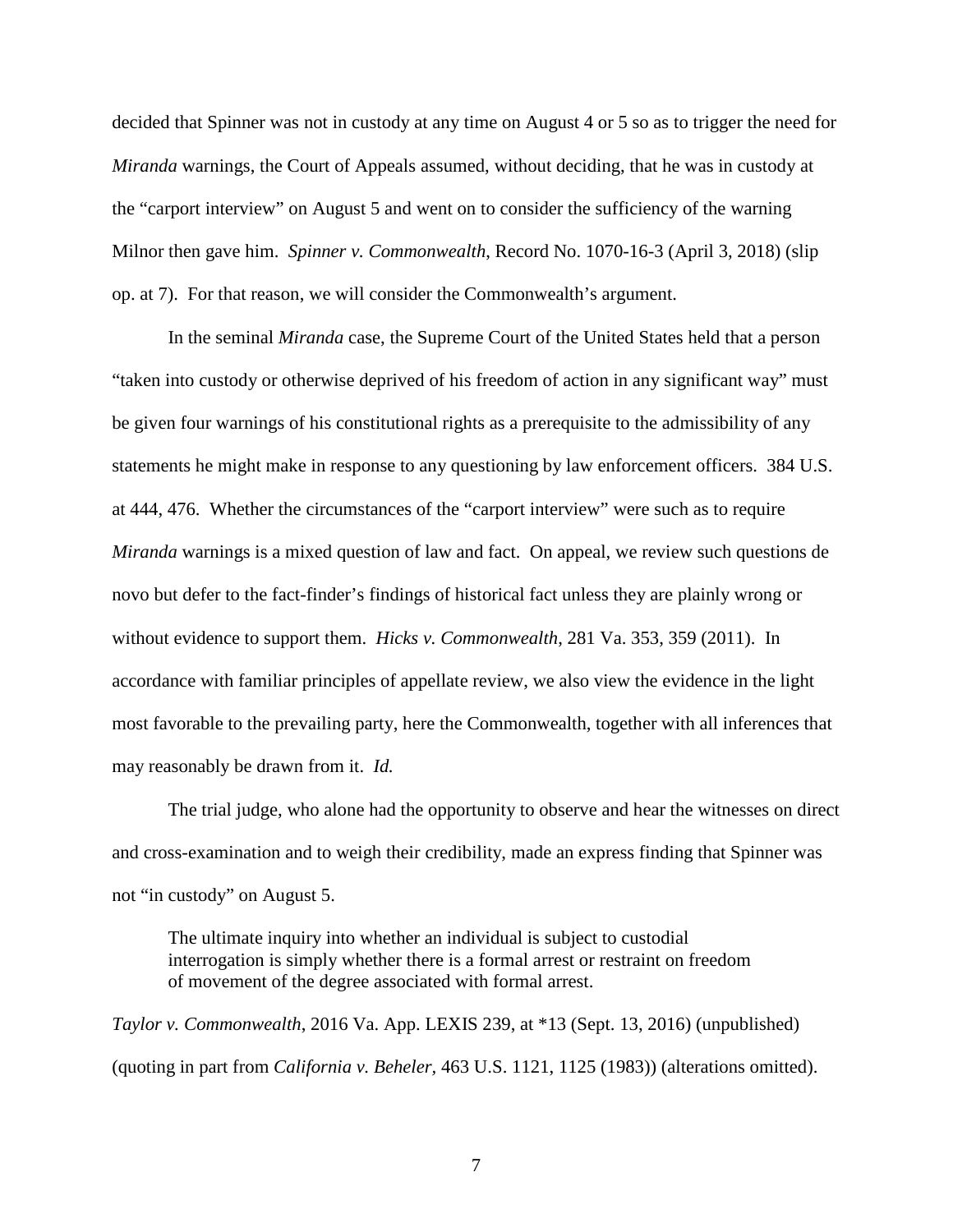Viewed in the light most favorable to the Commonwealth and with the benefit of all inferences that may reasonably be drawn from it, the evidence supports the conclusion that Spinner was not deprived of his freedom of action in any significant way until his arrest on August 7. We therefore cannot say that the trial court's finding was plainly wrong or without evidence to support it. Accordingly, we affirm the trial court's holding that no *Miranda* warnings were required on August 5.

# 2. Sufficiency of *Miranda* Warnings

 We address this question because Spinner contends that the *Miranda* warnings given to him on August 5 were constitutionally defective, that the defect tainted all subsequent warnings and that any statements he thereafter made in response to police questions were "fruit of the poisonous tree" and inadmissible in evidence. If Spinner's contention is correct, the trial court erred in admitting any statement he made when he was in custody after August 5.

*Miranda* prescribes that prior to questioning by law-enforcement officers, a suspect in custody must be given four "now-familiar" warnings: (1) that he has the right to remain silent, (2) that anything he says can be used against him in court, (3) that he has the right to the presence of an attorney, and (4) that if he cannot afford an attorney, one will be appointed for him if he so desires. *Florida v. Powell*, 559 U.S. 50, 59-60 (2010).

 The Supreme Court has never prescribed to precise words that must be used in conveying the *Miranda* warnings to a suspect. No "talismanic incantation" is required. Warnings expressed in language that is a "fully effective equivalent" of the warnings expressed in *Miranda* will suffice. *California v. Prysock*, 453 U.S. 355, 359-60 (1981). Our inquiry is therefore whether Investigator Milnor's "caveat": "if you are charged with a crime," of which Spinner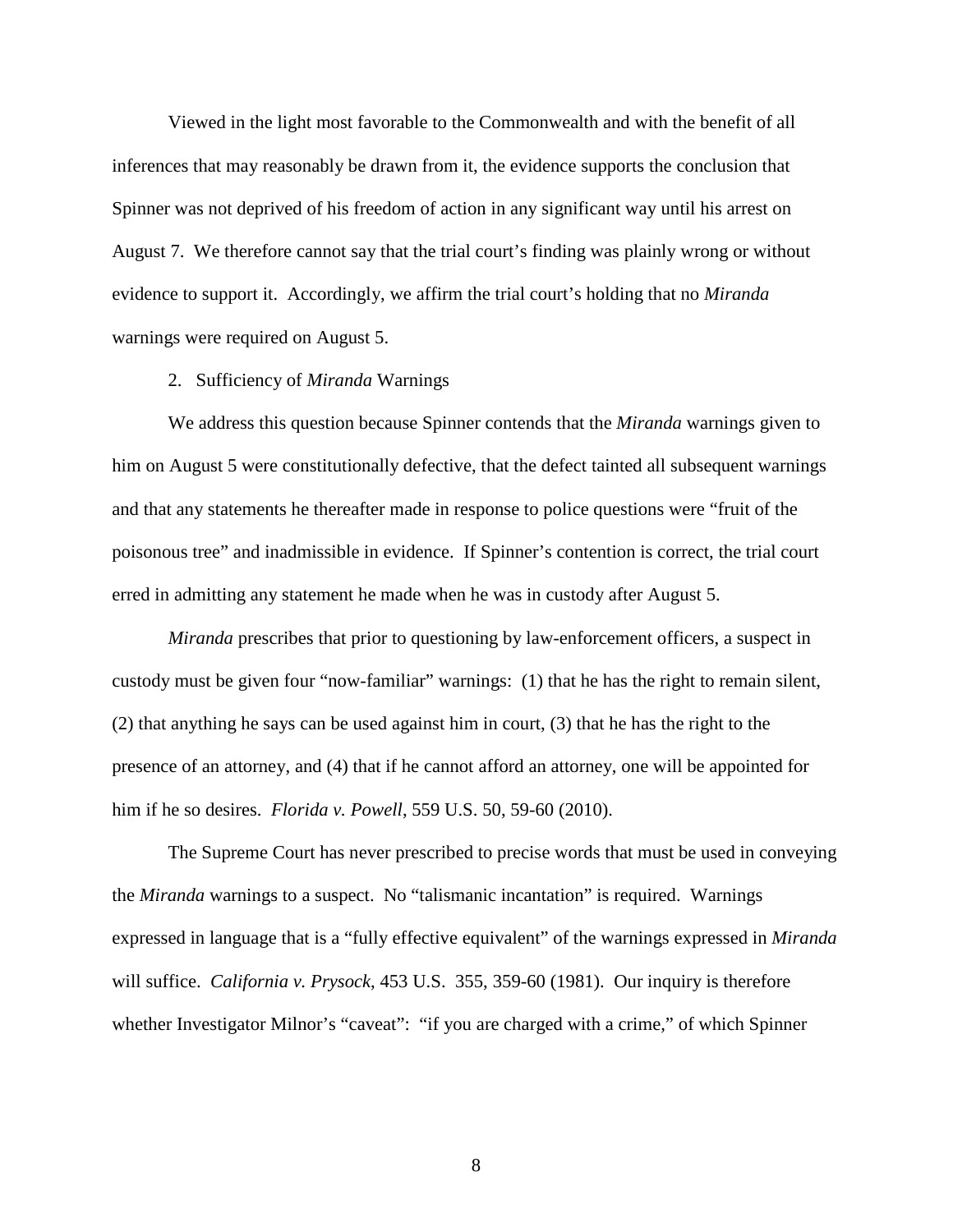complains, destroys the functional equivalence of Milnor's warnings to those required under the *Miranda* line of constitutional case authority.

 Spinner relies on *Prysock*, where the Supreme Court considered a *Miranda* warning that told a suspect: "you have the right to have a lawyer appointed to represent you at no cost to yourself." *Id*. at 357. The Court held that there is no "rigidity in the form of the required warnings," *id.* at 359, which need only provide the *Miranda* components or "their equivalent." *Id.* at 360. While the Court suggested in passing that a warning may be insufficient if it implies that the right to counsel applies only if the individual is "charged" or only when he appears in court, *id*., it found on the facts of the case before it that the advice given in *Prysock* was not "linked to a future point in time after police interrogation," *id.*, and thus there was no constitutional error in the warnings given and the California courts' overreading of the requirements of *Miranda* was reversed. *Id.* at 361-62.

Eight years later, in *Duckworth v. Eagan*, 492 U.S. 195 (1989), the Supreme Court reversed a decision of the United States Court of Appeals for the Seventh Circuit for having erred in extending the language in *Prysock*. The *Miranda* warning given to the suspect in *Duckworth* was as follows:

Before we ask you any questions, you must understand your rights. You have the right to remain silent. Anything you say can be used against you in court. You have a right to talk to a lawyer for advice before we ask you any questions, and to have him with you during questioning. You have this right to the advice and presence of a lawyer even if you cannot afford to hire one. We have no way of giving you a lawyer, but one will be appointed for you, if you wish, if and when you go to court. If you wish to answer questions now without a lawyer present, you have the right to stop answering questions at any time. You also have the right to stop answering at any time until you've talked to a lawyer.

*Duckworth*, 492 U.S. at 198. The Court held that this warning "touched all the bases" in *Miranda*. *Id.* at 203. The "if and when you go to court" phrase anticipated a question any